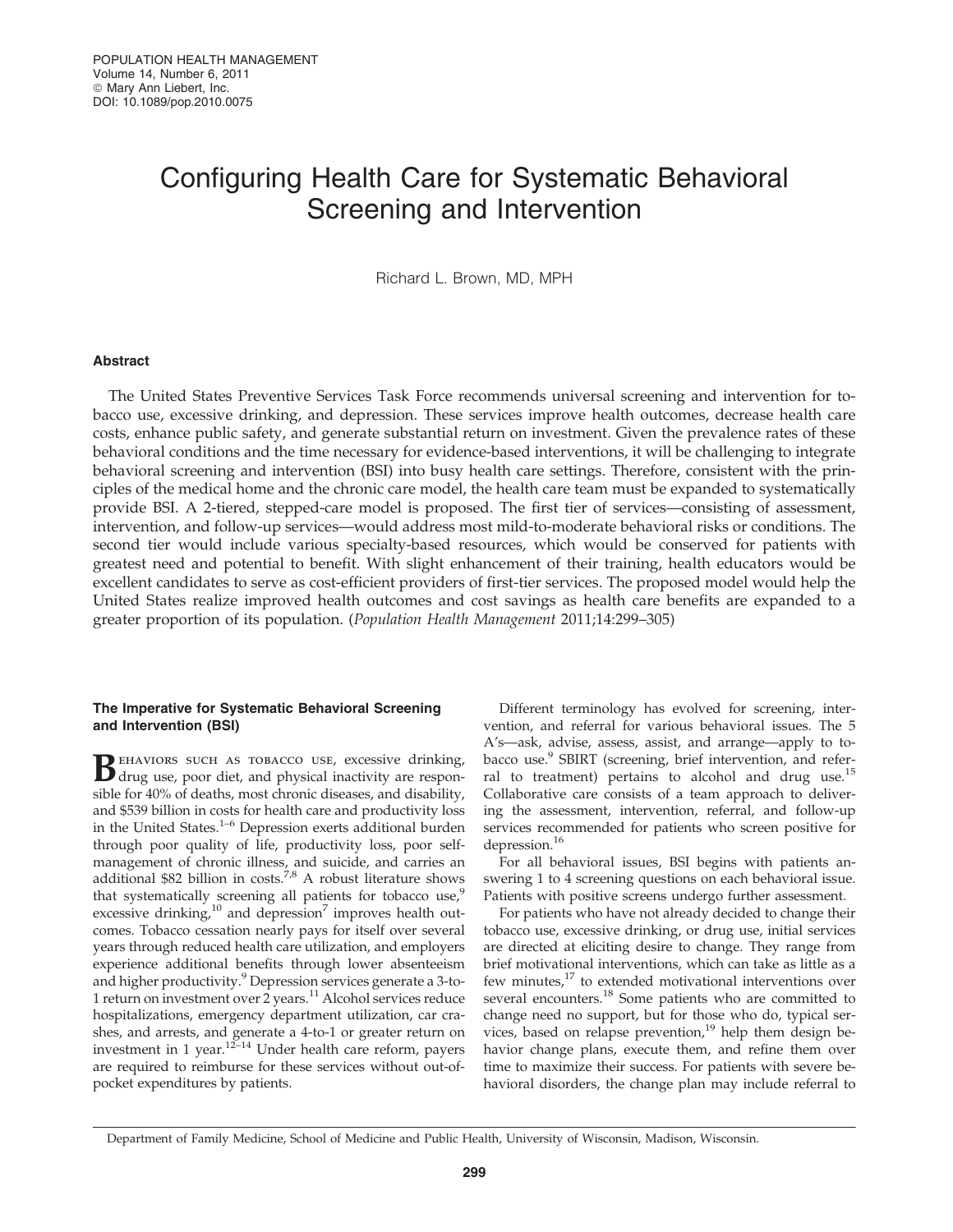self-help, group support, pharmacotherapy, and/or other specialized treatment. For all patients, follow-up is recommended to assess for progress and needs.

For patients who screen positive for depression, collaborative care also starts with assessment. Potentially suicidal patients are referred immediately for specialized assessment and triage. Patients with major depression receive education and referrals for pharmacotherapy and/or psychotherapy. Patients are supported in adhering to treatment plans. Regular reassessments with standardized assessment tools guide clinicians in modifying treatment as necessary.<sup>16</sup>

Collaborative care can be supplemented with a behavioral activation intervention, which promotes behaviors that decrease depression symptoms such as engaging in exercise, healthier nutrition, social activities, fun, sleep hygiene, and relaxation.<sup>20</sup> Behavioral activation interventions can avert major depression for patients with minor depression.<sup>21</sup> Patients with major depression also benefit from behavioral activation interventions.<sup>22</sup> In fact, it is important that treatment for major depression includes a behavioral modality, as such modalities protect better against relapse than pharmacotherapy, $2^3$  and pharmacotherapy alone is ineffective for many patients with mild-to-moderate depression.<sup>24</sup>

Because of ample documentation of effectiveness, tobacco, alcohol, and depression screening have received Grade A or B ratings from the US Preventive Services Task Force.<sup>25</sup> The National Commission on Prevention Priorities ranks tobacco and alcohol screening third and fourth in effectiveness and return on investment—just behind aspirin for cardiovascular prevention and immunizations for children, and ahead of screening for hypertension, dyslipidemia, diabetes, and all forms of cancer. Depression is ranked eighteenth of 25 preventive services and would have been ranked higher had improvements in workplace productivity been considered.<sup>26</sup> A growing literature suggests that screening and intervention for drug use is effective.15,27–31

Unfortunately, although the growing prevalence of overweight and obesity is of great concern, the effectiveness of screening and intervention for these behavioral issues is limited. Many individuals enhance their fruit and vegetable intake after brief educational feedback.<sup>32</sup> A brief motivational intervention can elicit modest weight loss,<sup>33</sup> but whether a more extended intervention can increase and sustain weight loss is not known. Interventions increase exercise by healthy individuals but only with ongoing support.<sup>34</sup> The US Preventive Services Task Force recommends dietary interventions for patients with cardiovascular risk factors but does not recommend interventions on diet or physical activity for healthy individuals.<sup>35,36</sup>

In summary, the effectiveness and return on investment of BSI is well documented for tobacco use, excessive drinking, and depression. Because of the growing evidence of effectiveness of brief interventions for drug use and the importance of reducing drug use for public health and public safety, it would be reasonable to screen and intervene for drug use along with alcohol use. Screening and intervention has a limited role for healthy patients with unhealthy diets and inadequate physical activity. Perhaps a reasonable level of services for nutrition and exercise would consist of screening, brief feedback, recommendation, and referral for interested patients. The time has come to systematically deliver BSI in general medical settings.

## Designing Systematic BSI

Systems to deliver BSI to the 250 million adults and teens across the United States must be designed to maintain patient flow through busy health care settings, to minimize cost, and to maximize return on investment. Cost-efficiency requires that all staff operate at their maximum skill level.

In primary care settings, initial screening for all behavioral issues is most easily conducted in writing, though some patients require personal assistance to overcome communication barriers. Paper questionnaires are used most commonly, though electronic devices could enhance the efficiency of data entry and record keeping. Receptionists can initiate screening by distributing questionnaires when patients register. Staff members who take vital signs can quickly review questionnaire responses, measure height and weight, and add body mass index to the screen.

In emergency departments and on hospital inpatient units, similar screening would be more difficult to coordinate because of larger numbers of staff. Thus, a preferred option might be for the staff who deliver assessment, intervention, and referral services to approach patients, explain their role, and conduct screening, either in writing or orally. Such staff should be advised which patients are too ill, uncomfortable, or mentally compromised to participate.

### Need to Expand the Health Care Team

A key question in BSI system design is who will conduct screening in emergency departments and hospitals and respond to positive screens in all settings. To answer this question, one important consideration is the prevalence of behavioral risks and conditions. US population prevalence data are shown in Figure 1. Prevalence for some behaviors and conditions is likely higher in clinical populations. Although prevalence varies by location, over 90% of most patient populations can be expected to have a positive screen for at least one unhealthy behavior or behavioral condition.

Another consideration is how much time it would take to address each behavioral issue for which a patient screens positive. Data are scarce on the time required to address excessive drinking and depression effectively. Optimal tobacco outcomes are obtained with a total of 0.5 to 5 hours of one-on-one counseling over more than 8 visits.<sup>9</sup> If generating reimbursement for BSI is important to finance service delivery, then minimum time requirements must be considered, as shown in Table 1. Reimbursement notwithstanding, Table 2 shows a conservative estimate of the time required—



FIG. 1. Prevalence of risky behaviors and behavioral conditions among US adults.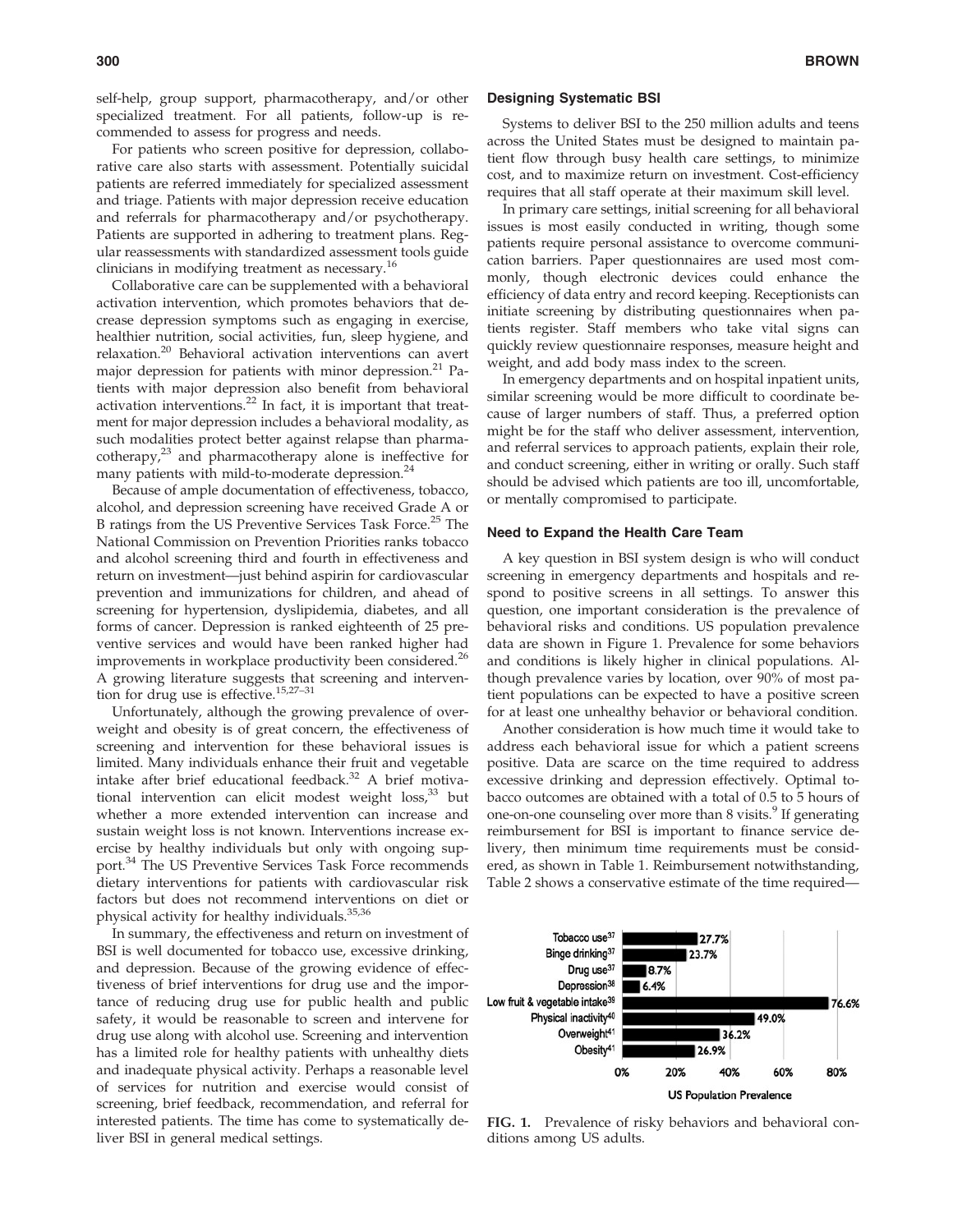## CONFIGURING HEALTH CARE FOR BEHAVIORAL SCREENING **SUMPLE 1999** 301

| <b>Billing Code</b> | Service                                                 | Time<br>Specification |  |
|---------------------|---------------------------------------------------------|-----------------------|--|
| CPT 99406           | Tobacco screening and/<br>or intervention               | $>3$ to 10<br>minutes |  |
| <b>CPT 99407</b>    | Tobacco screening and/<br>or intervention               | $>10$ minutes         |  |
| CPT 99408           | Alcohol and/or drug<br>screening and/or<br>intervention | 15 to 30<br>minutes   |  |
| CPT 99409           | Alcohol and/or drug<br>screening and/or<br>intervention | $>30$ minutes         |  |
| HCPCS H0049         | Alcohol and/or drug<br>screening                        | [none]                |  |
| HCPCS H0050         | Alcohol and/or drug<br>intervention                     | $>15$ minutes         |  |

Table 1. Billing Time Requirements for Behavioral Screening and Intervention

CPT, Common Procedural Terminology;<sup>42</sup> HCPCS, Healthcare Common Procedures Coding System.<sup>43</sup>

over 14 minutes—for an initial BSI session that addresses each positive screen. Additional time would be required for follow-up visits.

A common approach to implementing BSI involves asking current clinical staff to add BSI to their current responsibilities. This approach usually fails because of extant clinical and administrative demands, the high number of patients with positive screens, and the substantial time necessary to deliver effective interventions. Indeed, to deliver all recommended prevention services to an average-size patient panel, primary care providers would have to spend more than  $7$  hours every day. $44$ Consistent with the principles of the medical home<sup>45</sup> and the chronic care model as adopted for prevention, 46 the health care team must be expanded if behavioral risk factors and conditions are to be systematically addressed.

Table 2. Estimated Time Requirements for the Initial BSI Encounter

| Behavioral issue | Prevalence | Time/Patient | Total Time |  |
|------------------|------------|--------------|------------|--|
| Tobacco          | 0.277      | 10           | 2.8        |  |
| Binge drinking   | 0.237      | 10           | 2.4        |  |
| Drug use         | 0.087      | 10           | 0.9        |  |
| Depression       | 0.064      | 20           | 1.3        |  |
| Diet             | 0.766      | 3            | 2.3        |  |
| Activity         | 0.490      | 3            | 1.5        |  |
| Overweight       | 0.362      | 5            | 1.8        |  |
| Obesity          | 0.269      | 5            | 1.3        |  |
| Grand total      |            |              | 14.2       |  |

Times are shown in minutes. "Prevalence" is taken from Figure 1. ''Time/patient'' is the conservatively estimated intervention time for each patient who screens positive for each behavioral condition. "Total time" is derived by multiplying "Prevalence" and "Time/ patient." "Grand total" is the conservatively estimated intervention time for an average American adult across all behavioral conditions. Estimates pertain only to initial visits. Additional time is required for follow-up visits.

BSI, behavioral screening and intervention.

#### How to Expand the Health Care Team

One way to expand the team would be to hire multiple individuals who each have specialty training in a behavioral area. This solution would be untenable for most settings, which could neither fully utilize nor house a full-time tobacco cessation specialist, alcohol/drug counselor, mental health professional, dietitian, and exercise coach. Even in large settings where such staff could be absorbed, the many patients who screen positive in multiple behavioral areas would find it inconvenient and impersonal to meet with multiple staff. From a systems perspective, having 1 individual respond to positive screens in all areas would maximize economy of scale and time and space efficiency.

Furthermore, for patients with multiple positive screens, a single professional with appropriate knowledge and skill is more likely to succeed than multiple professionals with special expertise in a single behavioral realm. One reason is that a single interventionist will establish more rapport and gain a deeper understanding of patients' lives. Also, whereas US health care professionals typically have regarded each of these behavioral issues as a specialized area, for most patients they are highly interrelated. For example, drinking, drug use, or depression often engenders more tobacco use. Attempts to quit smoking generate more food consumption. Disinhibition from drinking can lead to lapses in attempts to change other behaviors. Common life stresses aggravate all behavioral issues. Thus, care from a single generalist behavioral practitioner would address the interplay among patients' behavioral issues better than fragmented care from multiple behavioral specialists.

Another consideration is that most individuals have behavioral issues of mild-to-moderate acuity and severity and may not need specialized care. The skills to manage behavioral issues of lower severity (ie, administering brief interventions, basic motivational interviewing, behavioral activation, relapse prevention, and basic case management) are not as complex or as dependent on clinical judgment as psychotherapies. These basic behavior change techniques can be guided in part by protocol and taught to appropriately selected baccalaureate-level individuals. For example, in Substance Abuse and Mental Health Services Administration-funded, state-based SBIRT programs, which have elicited substantial reductions in drinking and drug use in dozens of sites, most services have been delivered by paraprofessionals who were guided by paper or electronic protocols.<sup>15</sup> Studies document that practitioners and students of diverse professions can help patients change a variety of risky and unhealthy behaviors through motivational interviewing.<sup>47</sup> A pilot study found that protocol-guided behavioral activation and collaborative care delivered by baccalaureate-level paraprofessionals elicited high patient and provider satisfaction and 55% declines in depressive symptoms over several weeks (K.R. Breidenbach, M.D. Croyle, L.A. Saunders, T.E. Woods, R.L.B., unpublished data, 2011).

We therefore propose a 2-tiered system for delivering BSI, as shown in Table 3. In the first tier, a single individual serves as the initial responder to patients with positive screens, administers validated assessment questionnaires, and delivers brief feedback, brief and extended motivational interventions, and behavioral activation interventions for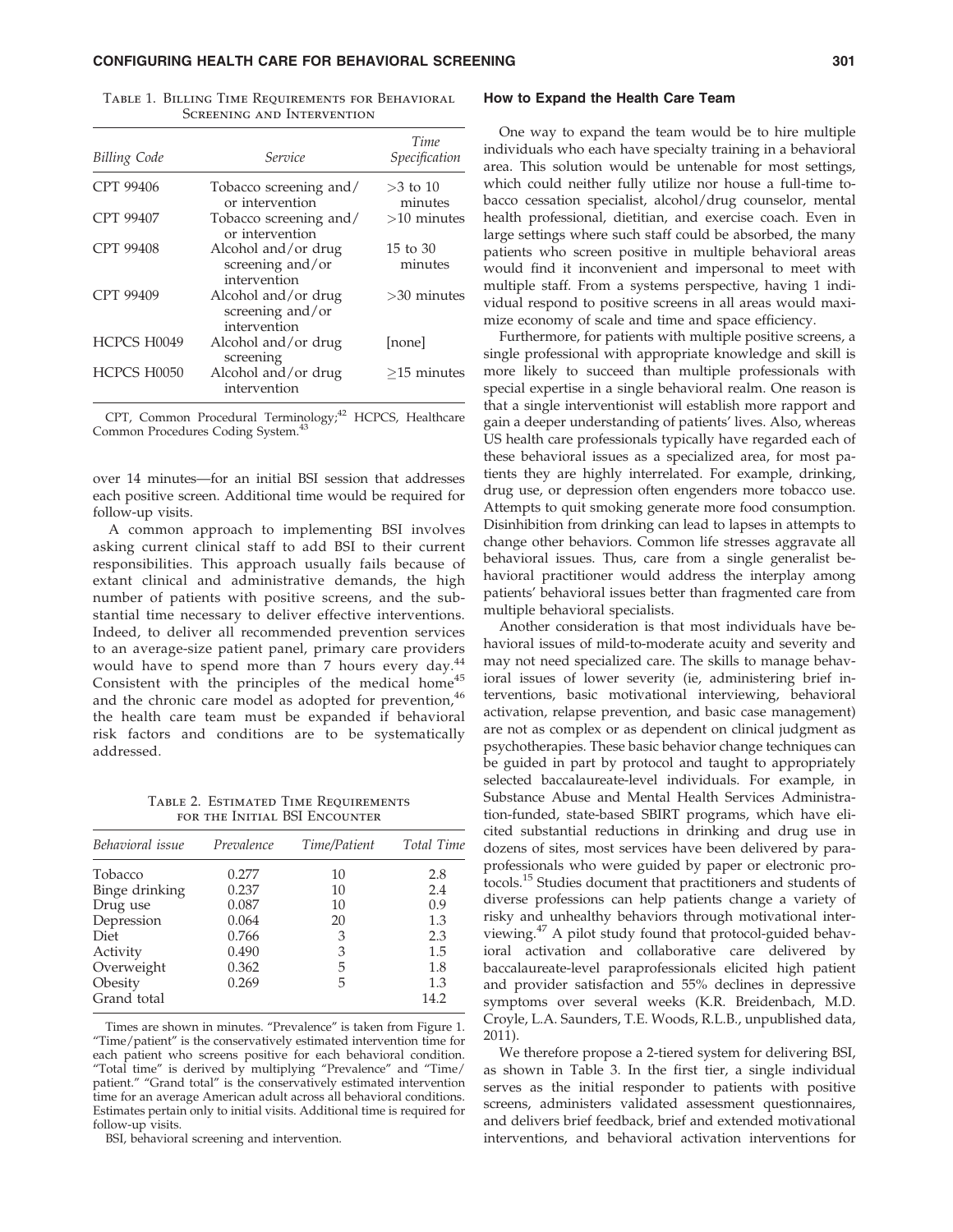| Tier | Acuity and Severity | Tobacco                                                      | Alcohol and Drugs | Diet        | Exercise    | Depression     |  |  |
|------|---------------------|--------------------------------------------------------------|-------------------|-------------|-------------|----------------|--|--|
|      | Unknown             | Conduct assessment by administering validated questionnaires |                   |             |             |                |  |  |
|      | Low                 | BI, MI and Ref                                               | BI, MI, RP        | <b>BFRR</b> | <b>BFRR</b> | ΒA             |  |  |
|      | High                |                                                              | Ref               | Ref         | Ref         | BA and Ref     |  |  |
|      | High                | Ph and GS                                                    | Ph, GS and ST     | GS and ST   | GS          | Ph, Ps, and ST |  |  |

Table 3. A Two-Tiered Model for Systematically Delivering Behavioral Screening and Intervention

BA, behavior activation; BFRR, brief feedback, recommendation and referral; BI, brief intervention; GS, group support; MI, motivational interviewing; Ph, Pharmacotherapy; Ps, Psychotherapy; Ref, Referral to Tier 2 services; RP, relapse prevention; ST, specialized treatment.

patients with behaviors and behavioral conditions of low acuity and severity. For behavioral conditions of higher acuity or severity, such as addiction or major depression, the first tier provider refers patients to a variety of specialized referral resources.

# What Profession Is Best Suited to be a First-Tier BSI Provider?

Currently no health profession equips its practitioners with all the knowledge and skills to fulfill this first-tier role across all behavioral issues. Perhaps the most cost-efficient professionals who come closest are health educators, who have already been recognized for the important roles they could serve in medical homes.<sup>48</sup> Nationally established competencies for health educators include assessing individual and community needs for health education; planning, implementing, evaluating and administering interventions and programs; serving as a health education resource; and advocating for health and health education.<sup>49</sup> Health educator trainees typically complete coursework on epidemiology, biostatistics, research methods, program development and evaluation, quality improvement, disease prevention and control, health behaviors, sexual health, nutrition, mental health, substances and society, injury and violence, and aging. Training programs that are enhanced with a special BSI track could equip health educators with the additional knowledge and assessment, intervention, and referral skills necessary to administer first-tier BSI services.

# Role of Internet-Based Intervention

In the past 10 years, ample research on computer-assisted or Internet-based, automated behavioral interventions has been spurred by possible advantages of consistency, costefficiency, accessibility, convenience, privacy, and anonymity. Although studies suggest that various automated interventions are effective for problem drinking, $50-52$  smoking cessation,53,54 and depression,<sup>55</sup> findings are limited and barriers to dissemination remain.

Dozens of studies of Internet-based, automated alcohol interventions suggest effectiveness, though almost exclusively for college students.<sup>50–52</sup> In the short term they may be as effective as face-to-face interventions,<sup>51</sup> but their effectiveness may have been overestimated by faulty statistical analyses.<sup>56</sup> Findings on long-term effectiveness have been variable.<sup>53</sup> There is also concern about a substantial gap between efficacy and effectiveness because administration of commercially available programs to large numbers of students has elicited smaller declines in drinking than in earlier research on smaller samples.<sup>50</sup>

Two reviews found inconsistent results among many studies of automated smoking cessation interventions.<sup>53,54</sup> Frequent automated contacts and strong individual tailoring yielded more effectiveness. Benefits were greater for smokers with more motivation to quit.

Across all behavioral issues, much prior research is flawed. Many automated intervention studies attained poor follow-up response rates. More relevant to dissemination potential, many studies were limited by low participation rates, low program use, and low use of various program components. In many studies, participation rates and effectiveness were especially poor for less educated and older individuals. In one study, program use was enhanced by personal introductions and oversight,<sup>55</sup> suggesting that a combination of personal and automated interventions might work well for some populations.

Another indication of potential dissemination difficulties came from a study in which few urban general internal medicine patients expressed strong interest in Internet-based programs for a variety of behavioral issues. However, 15% of patients with no interest in face-to-face assistance did show some interest in Internet-based programs.<sup>57</sup> Another study showed strong acceptability of an Internet-based intervention by most rural, albeit well-educated, women who are problem drinkers.<sup>58</sup>

Beyond administering automated interventions, the Internet has been used to facilitate interpersonal communication around behavioral issues. In a small study in which therapists provided online feedback on writing assignments, reductions in symptoms of post-traumatic stress disorder were documented up to 18 months later. Another use, without documented effectiveness, has been to assemble synchronous or asynchronous online support groups for depression, cancer, and other chronic diseases.<sup>59,60</sup>

In summary, Internet-administered behavioral interventions hold promise as clinical tools for selected individuals and population niches. Perhaps currently available programs can reduce risky and problem drinking in college student bodies. Otherwise, automated interventions cannot yet be regarded as effective, stand-alone population health management tools.

# Conclusion

The imperatives to improve health outcomes and decrease health care costs require that all primary care settings, emergency departments, and hospitals screen all patients and intervene systematically for tobacco use, excessive drinking, depression, and perhaps other behavioral issues. In most settings, the current staff lack time to provide assessment and intervention services for all patients who would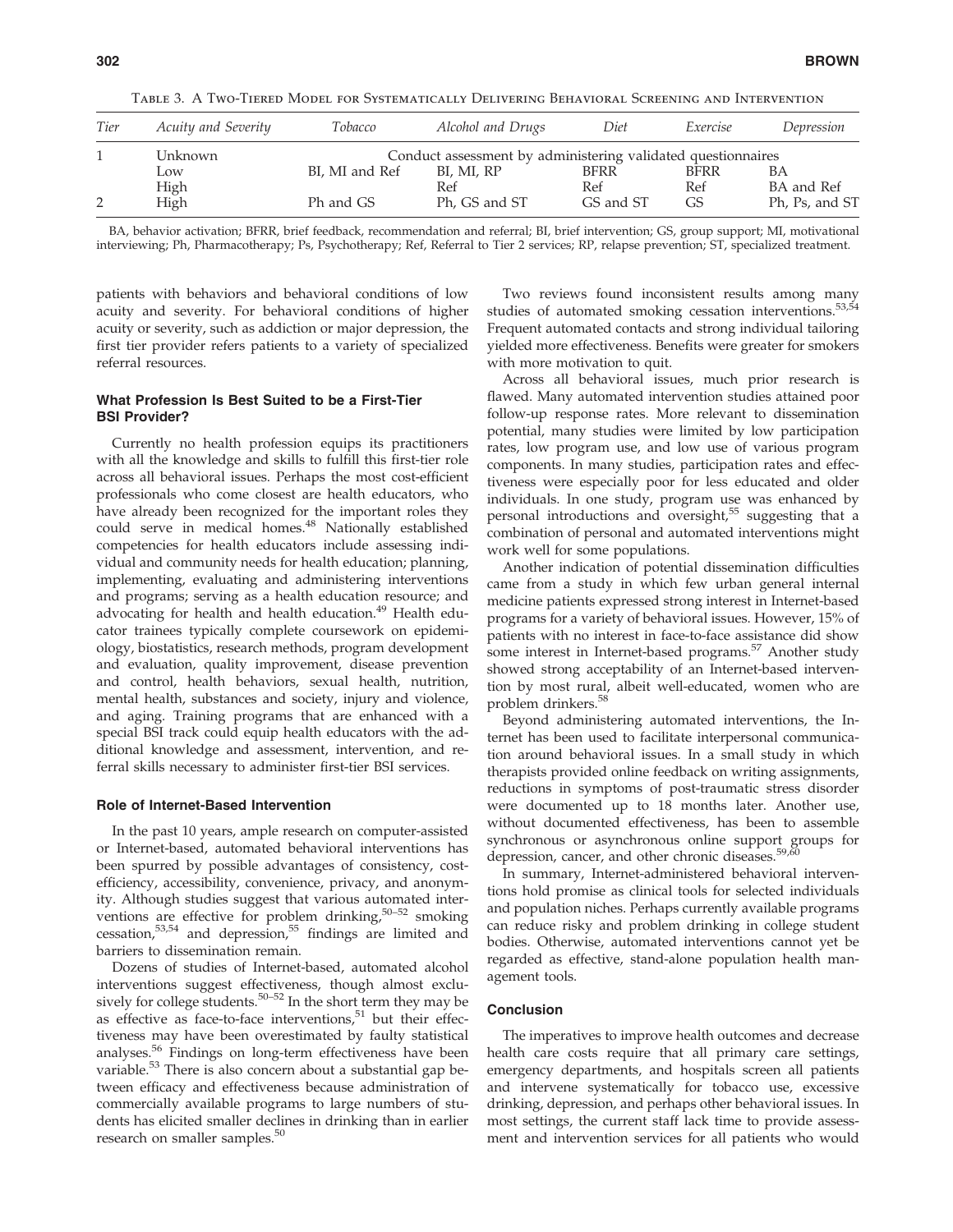# CONFIGURING HEALTH CARE FOR BEHAVIORAL SCREENING 303

screen positive for each behavioral issue. Therefore, most health care teams must be expanded to systematically provide BSI. Receptionists, medical assistants, and nurses could disseminate and review initial health behavior questionnaires. Dedicated, trained, and protocol-guided health educators could serve as frontline BSI providers, conducting assessments with validated questionnaires, delivering interventions, making referrals, and conducting follow-up sessions to gauge progress and need for additional services. Referral resources, including tobacco cessation and alcohol and drug treatment specialists and programs, mental health professionals, dieticians, and exercise coaches, would comprise the second tier of the BSI system. This stepped-care model would conserve current provider and staff time, maximize continuity for patients, and allocate scarce and costly referral resources to those with greatest need and potential to benefit. Perhaps the model could be augmented in the future by various Internet-based resources.

The United States is undergoing an historic, substantial expansion of health care benefits to many more individuals. The proposed stepped-care model to deliver evidence-based BSI systematically would likely improve health outcomes, reduce health care utilization and costs, curtail growth in the need for health care professionals to address acute and chronic illness, enhance workplace productivity, bolster public safety, and defray the costs of expanding health care benefits. Implementation, evaluation, and refinement of the model would be reasonable next steps.

#### Author Disclosure Statement

The author is owner and chief executive officer of Wellsys, LLC, which provides consultation, training, support, and software to enable clinical settings to provide systematic behavioral screening and intervention services.

# **References**

- 1. Mokdad AH, Marks JS, Stroup DF, Gerberding JL. Actual causes of death in the United States, 2000. JAMA. 2004;291:1238–1245.
- 2. Centers for Disease Control and Prevention. Chronic diseases and health promotion. Available at http://www .cdc.gov/chronicdisease/overview/index.htm#2. Accessed November 3, 2010.
- 3. Centers for Disease Control and Prevention. Tobacco use; targeting the nation's number one killer: At a glance 2010. Available at: http://www.cdc.gov/chronicdisease/resources/ publications/aag/osh.htm. Accessed November 3, 2010.
- 4. National Institute on Alcohol Abuse and Alcoholism. The economic costs of alcohol abuse. Available at: http://pubs .niaaa.nih.gov/publications/aa51.htm. Accessed November 3, 2010.
- 5. Office of National Drug Control Policy (ONDCP). The Economic Costs of Drug Abuse in the United States 1992–1998. Pub. No. NCJ-190636. Washington, DC: Executive Office of the President; 2001.
- 6. Cawley J, Meyerhoefer C. The medical costs of obesity: An instrumental variables approach (NBER Working Paper Number 16467). Available at: http://www.nber.org/papers/ w16467. Accessed November 3, 2010.
- 7. National Business Group on Health. Moving science into coverage: An employer's guide to preventive services; depression

(screening). Available at: http://www.businessgrouphealth. org/preventive/topics/depression.cfm. Accessed November 3, 2010.

- 8. Lin EHB, Katon W, Von Korrf M, et al. Relationship of depression and diabetes self-care, medication adherence, and preventive care. Diabetes Care. 2004;27:2154–2160.
- 9. Fiore MC, Baker TB, Bailey WC, et al. Treating tobacco use and dependence: 2008 update. Available at: http://www .ncbi.nlm.nih.gov/bookshelf/br.fcgi?book = hsahcpr&part = A28163. Accessed November 3, 2010.
- 10. Kaner EF, Dickinson HO, Beyer FR, et al. Effectiveness of brief alcohol interventions in primary care populations. Cochrane Database of Syst Rev. 2007;(2):CD004148.
- 11. Lo Sasso AT, Rost K, Beck A. Modeling the impact of enhanced depression treatment on workplace functioning and costs: A cost-benefit approach. Med Care. 2006;44:352–358.
- 12. Fleming MF, Mundt MP, French MT, Manwell LB, Stauffacher EA, Barry KL. Benefit-cost analysis of brief physician advice with problem drinkers in primary care settings. Med Care. 2000;26:36–43.
- 13. Gentilello LM, Ebel BE, Wickizer TM, Salkever DS, Rivara FP. Alcohol interventions for trauma patients treated in emergency departments and hospitals: A cost benefit analysis. Ann Surg. 2005;241:541–550.
- 14. Estee S, Je L, Mancuso D, Felver BEM. Medicaid Costs Declined Among Emergency Department Patients Who Received Brief Interventions for Substance Use Disorders Through WASBIRT. Seattle, WA: Washington State Department of Social & Health Services; 2007.
- 15. Madras BK, Compton WM, Avula D, Stegbauer T, Stein JB, Clark HW. Screening, brief interventions, referral to treatment (SBIRT) for illicit drug and alcohol use at multiple healthcare sites: Comparison at intake and 6 months later. Drug Alcohol Depend. 2009;99:280–295.
- 16. Katon W, Unutzer J, Wells K, Jones L. Collaborative depression care: History, evolution and ways to enhance dissemination and sustainability. Gen Hosp Psychiatry. 2010; 32;456–464.
- 17. National Institute on Alcohol Abuse and Alcoholism. Brief interventions. Available at: http://pubs.niaaa.nih.gov/publications/aa66/AA66.pdf. Accessed November 3, 2010.
- 18. Miller WR, Rollnick S. Motivational Interviewing: Preparing People to Change Addictive Behaviors. 2nd ed. New York: Guilford Press; 2002.
- 19. Larimer ME, Palmer RS, Marlatt GA. Relapse prevention; an overview of Marlatt's cognitive-behavioral model. Alcohol Res Health. 1999;23:151–160.
- 20. Lejuez CW, Hopko DR, Hopko SD. A brief behavioral activation treatment for depression. Behav Modif. 2001;25: 255–286.
- 21. Cuijpers P, van Stratten A, Smit F, Mihalapoulous C, Beekman A. Preventing the onset of depressive disorders: A meta-analytic review of psychological interventions. Am J Psychiatry. 2008;165:1272–1280.
- 22. Sturmey P. Behavioral activation is an evidence-based treatment for depression. Behav Modif. 2009;33:818–829.
- 23. Dobson KS, Hollon SD, Dimidjian S, et al. Randomized trial of behavioral activation, cognitive therapy, and antidepressant medication in the prevention of relapse and recurrent in major depression. J Consult Clin Psychol. 2008;76:468–477.
- 24. Fournier JC, DeRubeis JR, Hollon SD, et al. Antidepressant drug effects and depression severity; A patient-level metaanalysis. JAMA. 2010;303:47–53.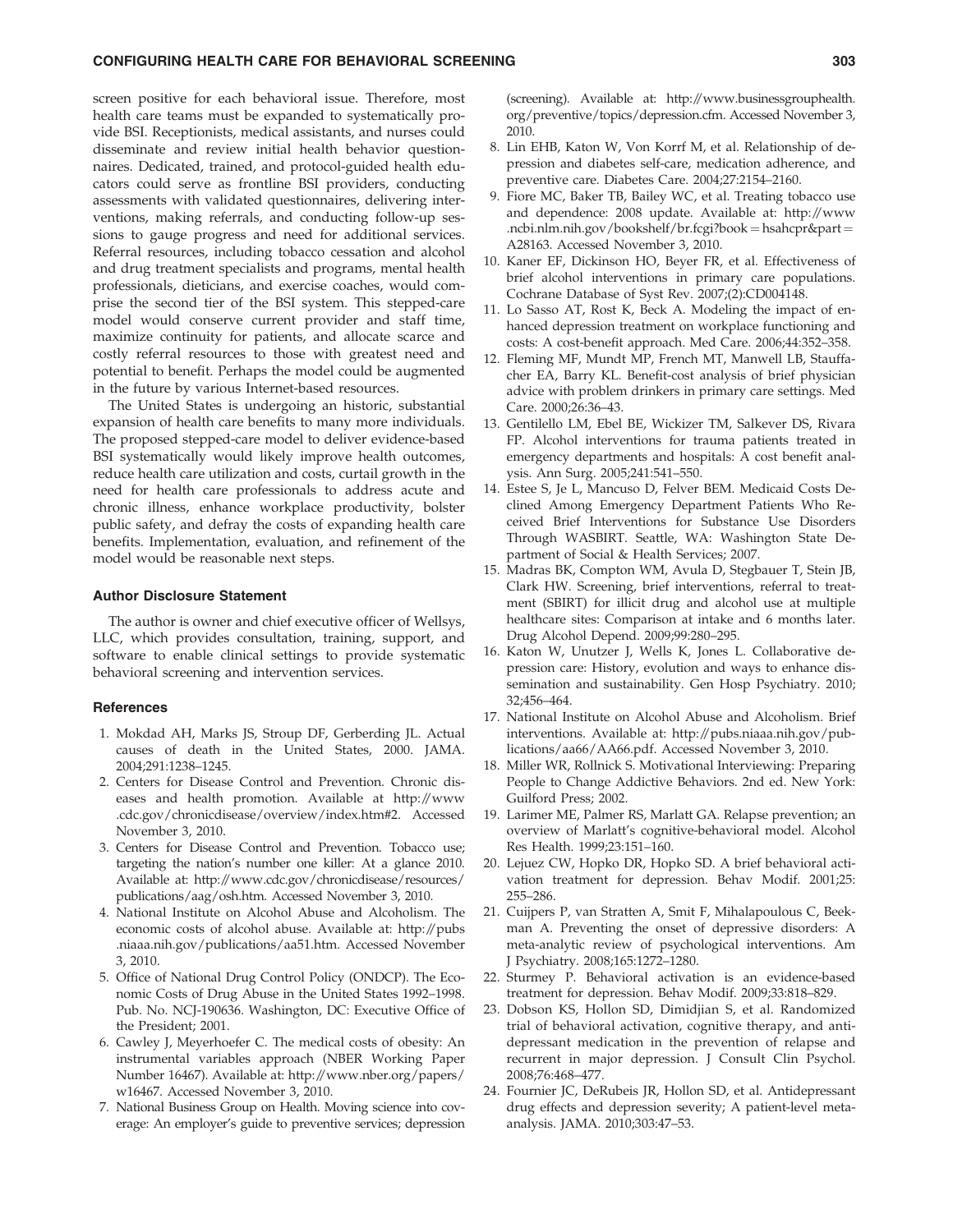- 25. US Preventive Services Task Force. USPSTF Grade A and B Recommendations, 2010. Available at: http://www. uspreventiveservicestaskforce.org/uspstf/uspsabrecs.htm. Accessed November 3, 2010.
- 26. Maciosek MV, Coffield AB, Edwards NM, Goodman MJ, Flottemesch TJ, Solberg LI. Priorities among effective clinical preventive services: Results of a systematic review and analysis. Am J Prev Med. 2006;31:52–61.
- 27. Stephens RS, Roffman RA, Curtin L. Comparison of extended versus brief treatments for marijuana use. J Consult Clin Psychol. 2000;68:898–908.
- 28. Copeland J, Swift W, Roffman R, Stephens R. A randomized controlled trial of brief cognitive-behavioral interventions for cannabis use disorder. J Subst Abuse Treat. 2001;21: 55–64.
- 29. Bernstein J, Bernstein E, Tassiopoulos K, Heeren T, Levenson S, Hingson R. Brief motivational intervention at a clinic visit reduces cocaine and heroin use. Drug Alcohol Depend. 2005;77:49–59.
- 30. Humeniuk R. The effectiveness of a brief intervention for illicit drugs linked to the alcohol, smoking and substance involvement screening test (ASSIST) in primary health care settings: A technical report of phase III findings of the WHO ASSIST randomized controlled trial. Available at: http:// www.who.int/substance\_abuse/activities/assist\_technical report\_phase3\_final.pdf. Accessed November 3, 2010.
- 31. Bernstein E, Edwards E, Dorfman D, Heeren T, Bliss C, Bernstein J. Screening and brief intervention to reduce marijuana use among youth and young adults in a pediatric emergency department. Acad Emerg Med. 2009;16:1174– 1185.
- 32. Pomerleau J, Lock K, Knai C, McKee M. Interventions designed to increase adult fruit and vegetable intake can be effective: A systematic review of the literature. J Nutr. 2005;135:2486–2495.
- 33. Pollak KI, Alexander SC, Coffman CJ, et al. Physician communication techniques and weight loss in adults: Project CHAT. Am J Prev Med. 2010;39:321–328.
- 34. Foster C, Hillsdon M, Thorogood M. Interventions for promoting physical activity. Cochrane Database Syst Rev. 2005;(1):CD003180.
- 35. United States Preventive Services Task Force. Behavioral counseling in primary care to promote a healthy diet, 2003. Available at: http://www.uspreventiveservicestaskforce. org/uspstf/uspsdiet.htm. Accessed November 3, 2010.
- 36. United States Preventive Services Task Force. Behavioral counseling in primary care to promote physical activity, 2002. Available at: http://www.uspreventiveservicestaskforce. org/uspstf/uspsphys.htm. Accessed November 3, 2010.
- 37. Substance Abuse and Mental Health Services Administration. Results from the 2009 National Survey on Drug Use and Health: Volume I. Summary of National Findings Available at: http://oas.samhsa.gov/NSDUH/2k9NSDUH/ 2k9Results.htm#Ch4. Accessed November 3, 2010.
- 38. Substance Abuse and Mental Health Services Administration. Results from the 2008 National Survey on Drug Use and Health: National Findings. Available at: http://oas. samhsa.gov/nsduh/2k8nsduh/2k8Results.cfm#8.0.4. Accessed November 3, 2010.
- 39. Centers for Disease Control and Prevention. Behavior Risk Factor Surveillance System; Prevalence and trends data; fruits and vegetables – 2009. Available at: http://apps.nccd.cdc .gov/BRFSS/list.asp?cat =  $FV$ &yr = 2009&qkey = 4415&state = All. Accessed November 3, 2010.
- 40. Centers for Disease Control and Prevention. Behavior Risk Factor Surveillance System; Prevalence and trends data; physical activity—2009. Available at: http://apps.nccd.cdc.gov/  $BRFSS/list. asp?cat = PA&yr = 2009&qkey = 4418&state = All.$ Accessed November 3, 2010.
- 41. Centers for Disease Control and Prevention. Behavior Risk Factor Surveillance System; Prevalence and trends data; overweight and obesity (BMI)—2009. Available at: http:// apps.nccd.cdc.gov/BRFSS/list.asp?cat = PA&yr = 2009&qkey = 4409&state = All. Accessed November 3, 2010.
- 42. American Medical Association. CPT 2010 Professional Edition. Chicago: American Medical Association; 2010.
- 43. Swanson K, ed. Healthcare Common Procedure Coding System 2010. Los Angeles: Practice Management Information Corporation; 2010.
- 44. Yarnall KSH, Pollak KI, Ostbye T, Krause KM, Michener JL. Primary care: Is there enough time for prevention? Am J Public Health. 2003;93:635–641.
- 45. National Committee on Quality Assurance. Standards and guidelines for Physician Practice Connections–Patient-Centered Medical Home, 2007. Available at: http://www.ncqa.org/ tabid/631/default.aspx. Accessed November 3, 2010.
- 46. Glasgow RE, Orleans CT, Wagner EH. Does the chronic care model also serve as a template for improving prevention? Milbank Q. 2001;79:579–612.
- 47. Hettema J, Steele J, Miller WR. Motivational interviewing. Ann Rev Clin Pychol. 2005;1:91–111.
- 48. National Commission for Health Education Credentialing. Responsibilities and competencies of health educators. Available at: http://www.nchec.org/credentialing/responsibilities/. Accessed November 3, 2010.
- 49. Holtrop JS, Jordan TR. The patient-centered home and why it matters to health educators. Health Promot Pract. 2010;11:622–628.
- 50. Carey KB, Scott–Sheldon LAJ, Elliott JC, Bolles JR, Carey MP. Computer-delivered interventions to reduce college student drinking: A meta-analysis. Addiction. 2009;104:1807–1819.
- 51. Tait RJ, Christensen H. Internet-based interventions for young people with problematic substance use: A systematic review. Med J Aust. 2010;192(11 suppl):S15–S21.
- 52. Vernon ML. A review of computer-based alcohol problem services designed for the general public. J Subst Abuse Treat. 2010;38:203–211.
- 53. Civljak M, Sheikh A, Stead LF, Car J. Internet-based interventions for smoking cessation. Cochrane Database Syst Rev. 2010;(9):CD007078.
- 54. Shahab L, McEwen A. Online support for smoking cessation: A systematic review of the literature. Addiction. 2009; 104:1792–1804.
- 55. Levin W, Campbell DR, McGovern KB, et al. A computerassisted depression intervention in primary care. Psychol Med. Epub ahead of print 20 October 2010 doi:10.1017/ S0033291710001935.
- 56. Khadjesari Z, Murray E, Hewitt C, Hartley S, Godfrey C. Can stand-alone computer-based interventions reduce alcohol consumption? A systematic review. Addiction. 2011; 106:267–282.
- 57. Mohr DC, Siddique J, Ho J, Duffecy J, Jin L, Fokuo JK. Interest in behavioral and psychological treatments delivered face-to-face, by telephone, and by Internet. Ann Behav Med. 2010;40:89–98.
- 58. Finfgeld–Connett D. Web-based treatment for rural women with alcohol problems; Preliminary findings. Comput Inform Nurs. 2009;27:345–353.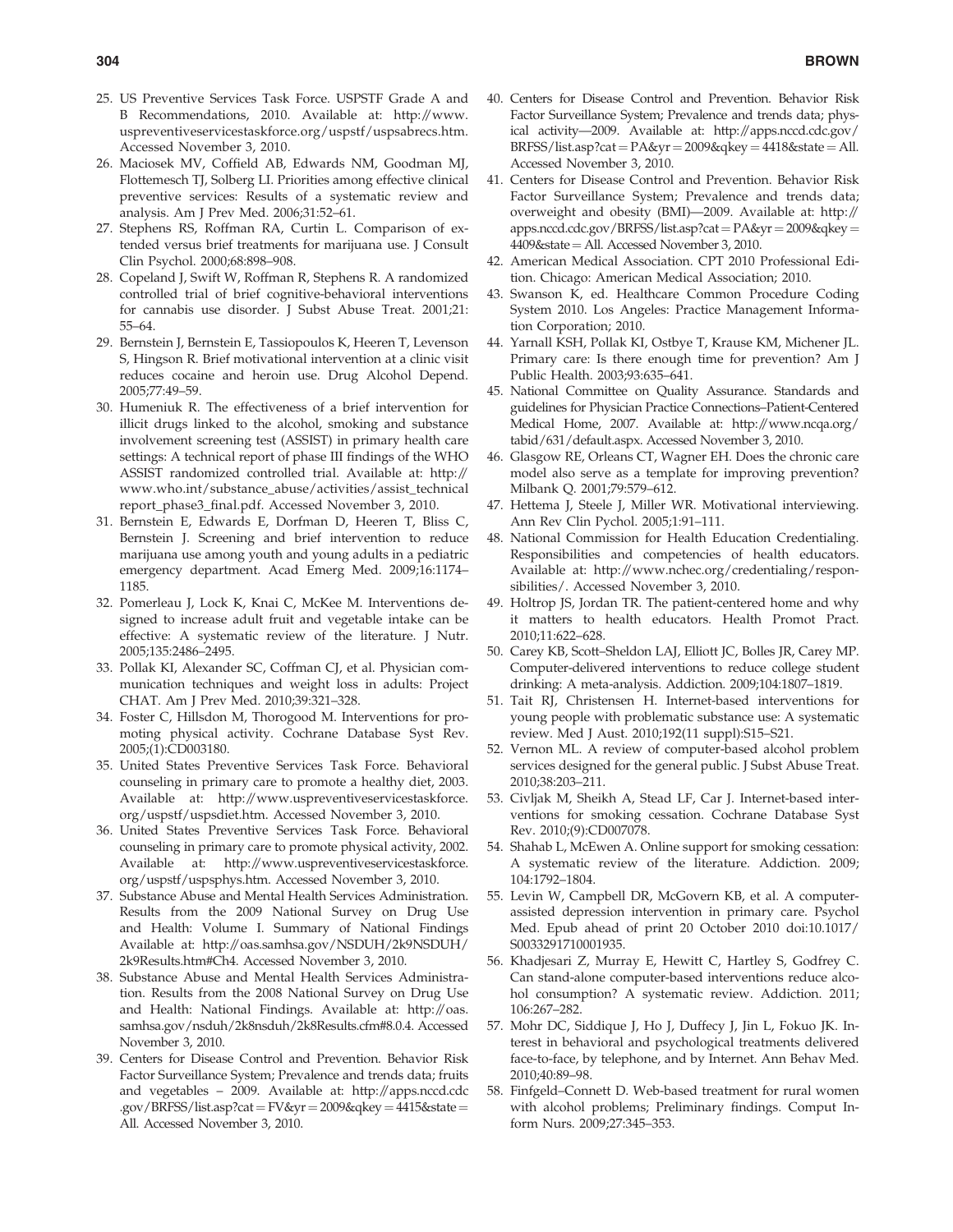# CONFIGURING HEALTH CARE FOR BEHAVIORAL SCREENING 305

- 59. Griffiths KM, Calear AL, Banfield M, Tam A. Systematic review on Internet support groups (ISGs) for depression: What is known about depression ISGs? J Med Internet Res. 2009;11:e41.
- 60. Griffiths KM, Calear AL, Banfield M. Systematic review on internet support groups (ISGs) for depression: Do ISGs reduce depressive symptoms? J Med Internet Res. 2009; 11:e40.

Address correspondence to: Richard L. Brown, MD, MPH Department of Family Medicine School of Medicine and Public Health University of Wisconsin Madison, WI

E-mail: rlbrown@wisc.edu